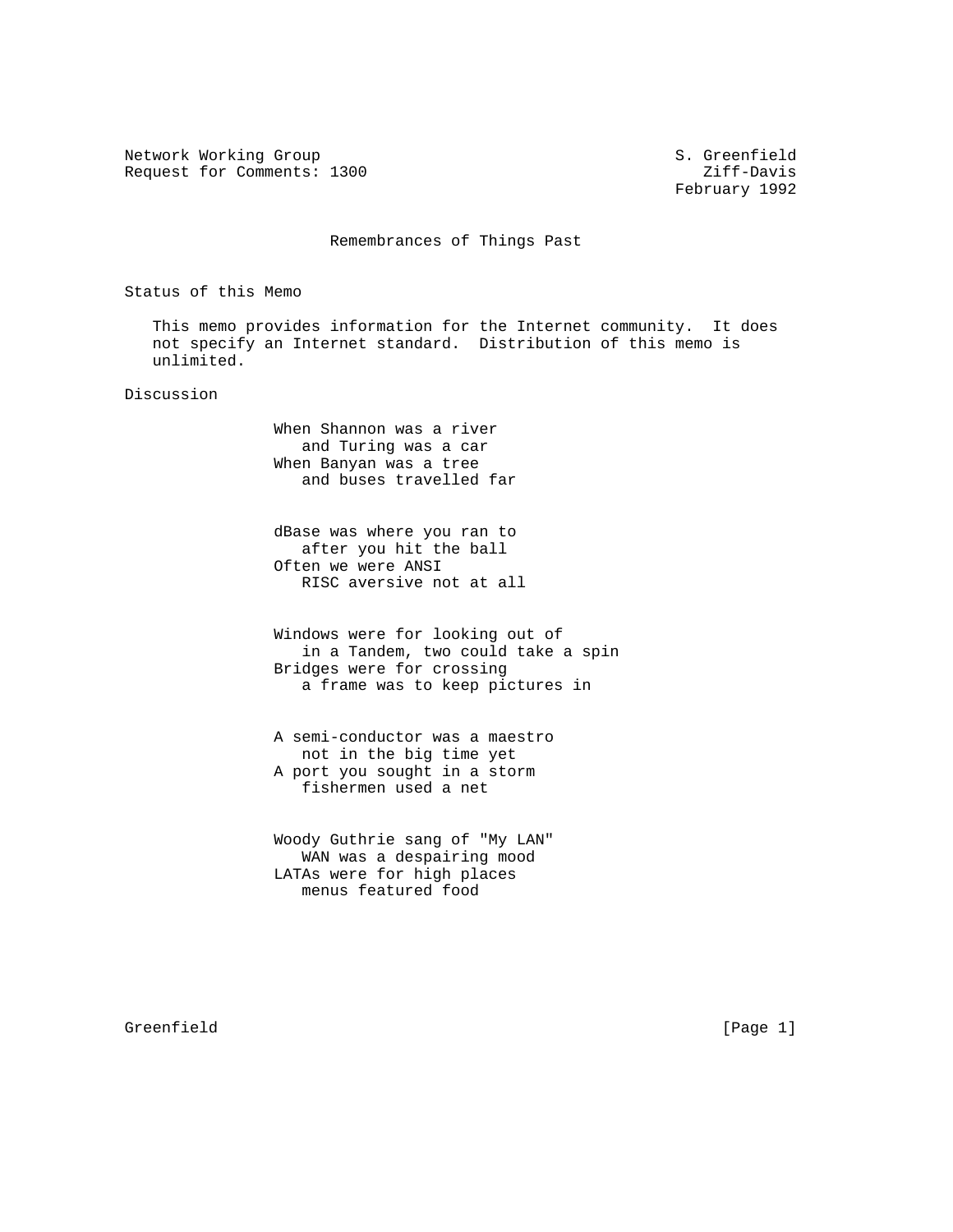If a cursor used four letter words a sensor cut them out The sight of a mouse in an office was sure to raise a shout

 Haloid perfected photocopying and thereby made a hoard Then came Japanese competition and its "ox" was gored

 Frequency was measured in cycles Hertz referred to multiple pain Modem was a harvesting command for bringing in the grain

 Modelling was at fashion shows bauds were ladies of the night Prompting was helping actors contesting for resources, a fight

 Walking and chewing gum concurrently requires considerable skill We called it multi-tasking and by gosh we always will

 We had no electronic calculators just slide rules by Keuffel & Esser I am still a true believer Keufel & Esser war besser

 Chips were used for gambling von Neuman was a pup Monte Carlo a place to visit squaring the circle ... well, we gave up

 A Sprint was less than 880 a relay was a team Greene was just a color breaking up AT&T a dream

Greenfield [Page 2]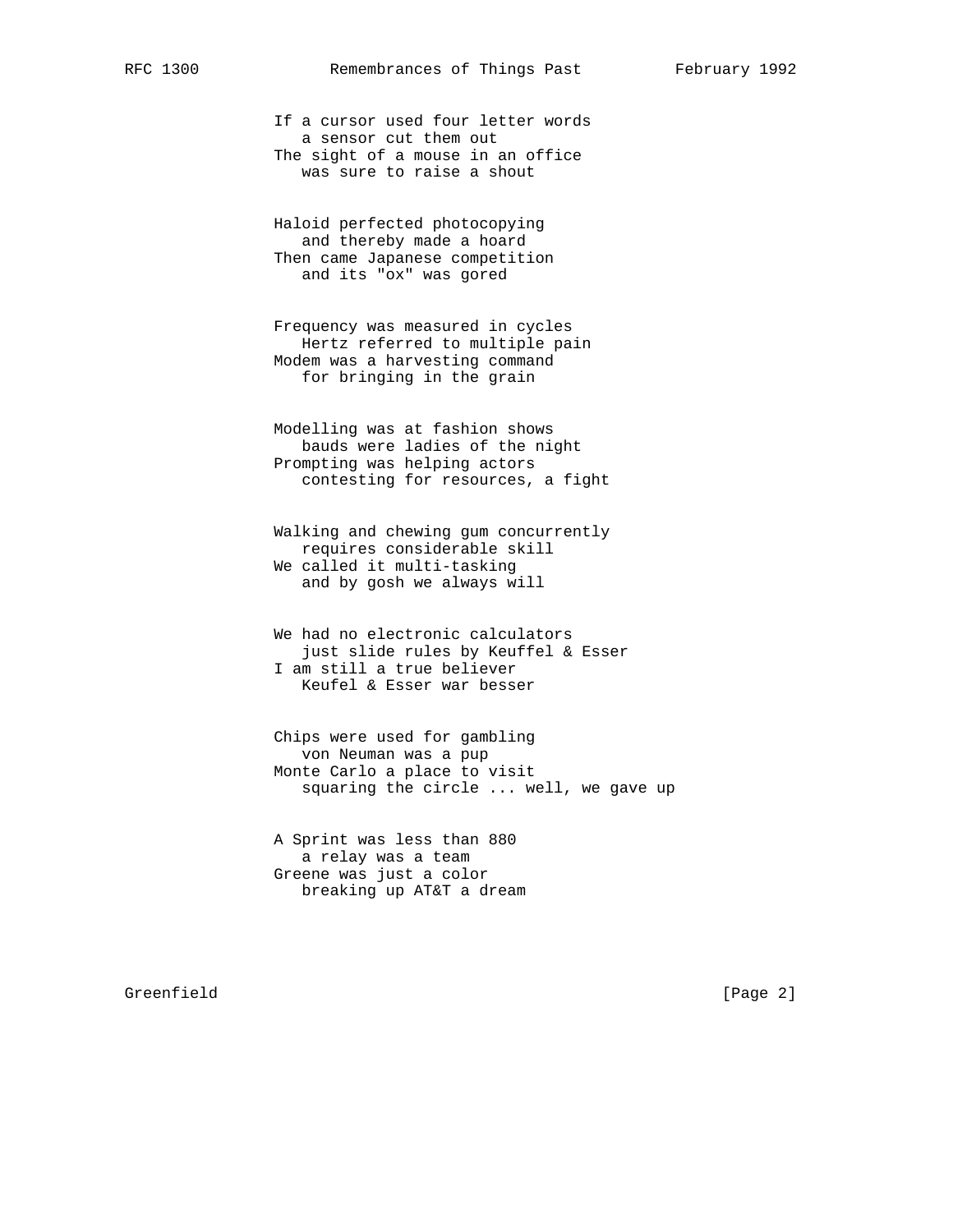Coherent was applied to speech not a spectral line excited Multi-media meant prose and song and Noel Coward was knighted

 Cerf was found at the beach a Rose was a Rose was a Rose Jobs were to look for and Gates were to close

 "2B" was an elementary school class and "D" a failing grade A router was a tool a server was a maid

 Lotus was a flower adobe was a brick Postscript was an afterthought joy a popsicle stick

 We called a plotter a CAD a token ring a sham A buffer was for buffing a male goat was a ram

 The best noise supressor was ... ssh we knew little of egos and ids For archival storage and encryption we looked to the pyramids

 Now in accordance with Greenfield's Law in voice both loud and clear Here's to exponential growth in memory & operating speed next year.

--srg

Greenfield [Page 3]